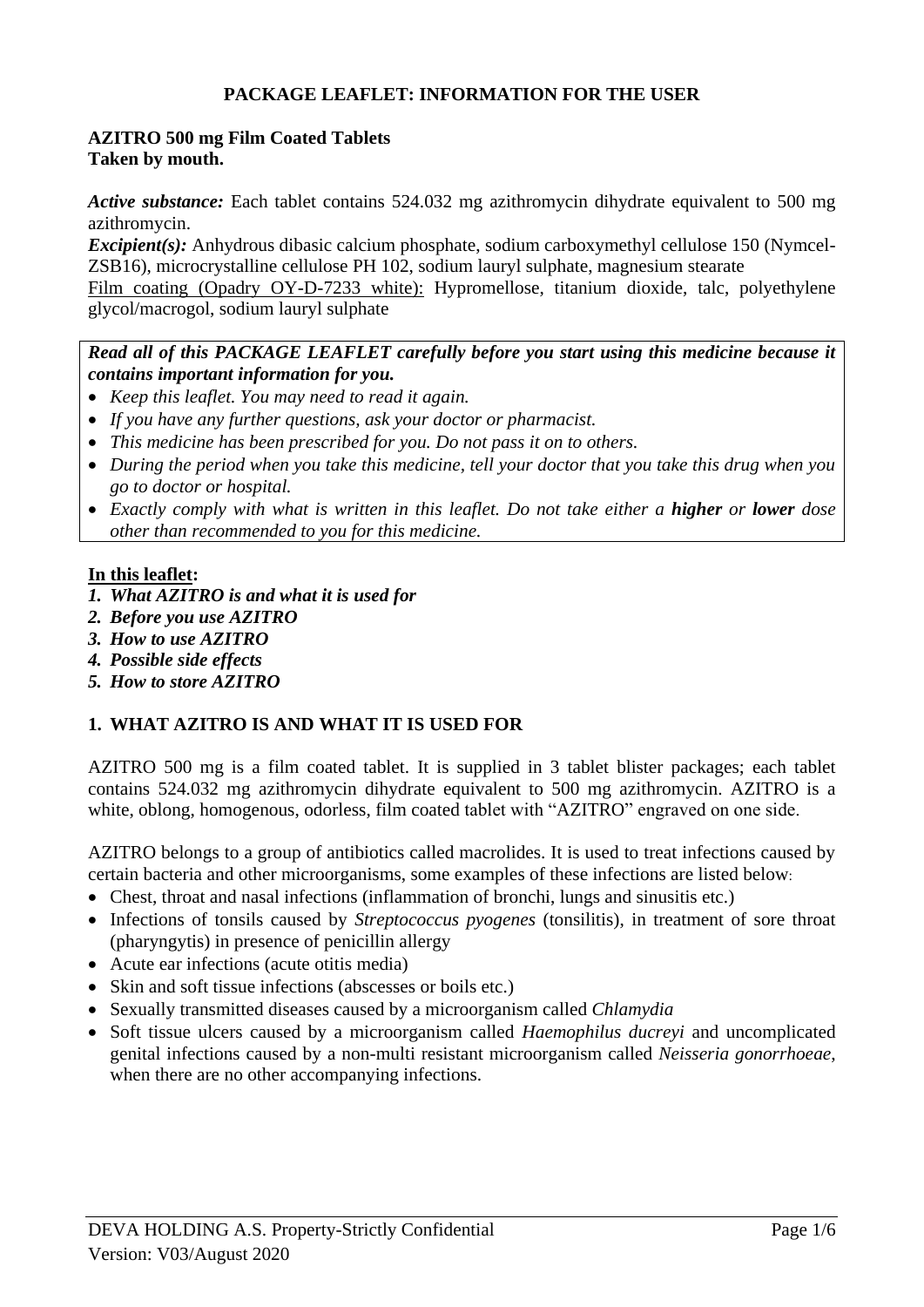# **2. BEFORE YOU TAKE AZITRO**

## **DO NOT TAKE AZITRO:**

- If you are allergic to AZITRO or any other macrolide antibiotic such as erythromycin or clarithromycin or any of the ingredients in AZITRO. An allergic reaction may cause skin rash or wheezing.
- If you have liver problems.
- If you are using any ergot derivatives such as ergotamine (used to treat migraine).

## **Take special care with AZITRO:**

- If you have kidney problems.
- If you have heart disease.
- If there is an acquired infection from the community
- If you have been diagnosed or suspected that bacteria or bacterial toxins are present in blood.
- If you are bedridden.
- If you are old or very weak.
- If you have other serious health problems (immunodeficiency, or absence of a spleen at birth/ spleen was removed by surgery (asplenia), etc.)
- If you have a liver disease.
- As with other antibiotics, there is risk of a secondary infection caused by non susceptible organisms including fungi when your body has already been weakened by an existing infection, therefore you should be monitored by your doctor against this risk.
- If you develop diarrhea.

*Please consult your doctor, even if these warnings were applicable to you at any time in the past.*

# **Taking AZITRO with food and drink**

You should take AZITRO either 1 hour before or 2 hours after meals.

## **Pregnancy**

*Consult your doctor or pharmacist before taking this medicine.*

If you are pregnant or planning to get pregnant, you should consult your doctor before taking AZITRO.

AZITRO should not be used during pregnancy unless it is clearly needed.

*If you realize that you are pregnant during therapy, consult your doctor or pharmacist immediately.*

## **Breast-feeding**

*Consult your doctor or pharmacist before taking this medicine.* It is not known whether AZITRO is excreted in human milk.

## **Driving and using machines**

AZITRO is not expected to affect your ability to drive or use machines.

## **Important information about some of the ingredients of AZITRO**

AZITRO does not contain any excipient requiring any warning.

## **Taking other medicines**

Tell your doctor before taking AZITRO, if you are taking any of the medicines listed below and consult your doctor or pharmacist if you have any further questions about AZITRO and other drugs:

• Ergot or ergotamine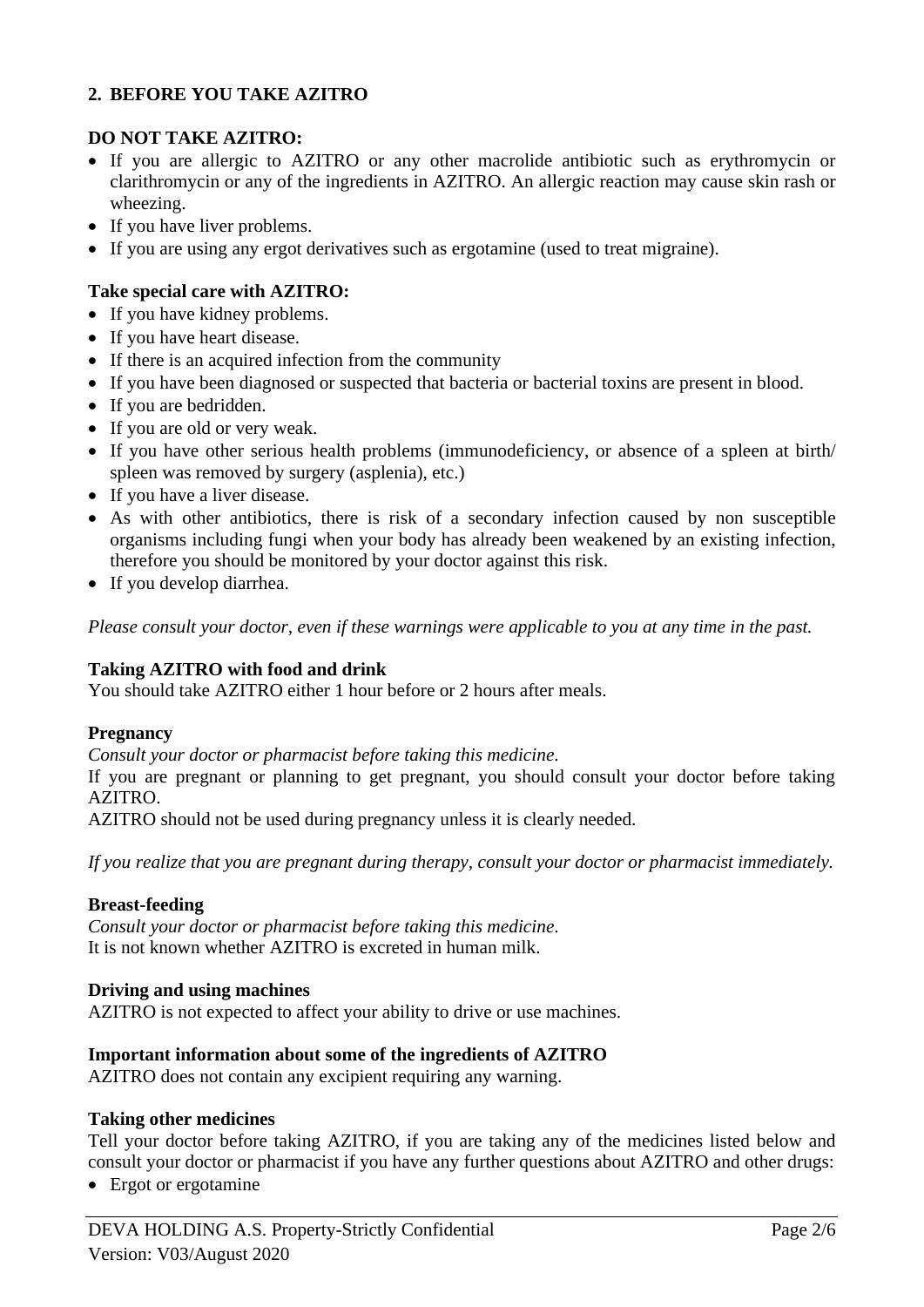- Warfarin or any similar medicine to prevent blood clots
- Cyclosporine (used to suppress the immune system to prevent and treat rejection of a transplanted organ or bone marrow)
- Digoxin (used to treat heart failure)
- Theophylline (used to treat asthma)
- Nelfinavir (used to treat HIV infection)

If you are using antacids for indigestion, you should take AZITRO 1 hour before or 2 hours after taking antacids.

Low number of neutrophils was observed in subjects receiving concomitant treatment of AZITRO and rifabutin.

*If you are taking or have recently taken any other medicines, including medicines obtained without prescription, please tell your doctor or pharmacist*.

## **3. HOW TO TAKE AZITRO**

### **Instructions for proper use and dose/frequency of administration**

AZITRO should be taken as a single daily dose.

The dosage for treatment of sexually transmitted diseases due to *Chlamydia trachomatis*, *Haemophilus ducreyi* or susceptible *Neisseria gonorrhoeae* is 1000 mg as a single oral dose.

For all other indications, total dosage is 1500 mg, taken as 500 mg daily for 3 days.

The dosage for treatment of tonsillitis/pharyngitis due to *S. pyogenes,* is 500 mg on day 1 and 250 mg daily on days 2 through 5, the duration of therapy is 5 days.

#### **Method and route of administration**

The tablets should be swallowed whole.

#### **Different age groups**

#### **Use in children**

For pediatric patients weighing over 45 kg, adult doses are administered. For indications except tonsillitis/pharyngitis, the recommended total dosage is 1500 mg. The dosage for treatment of tonsillitis/pharyngitis is 500 mg on day 1 and 250 mg daily on days 2 through 5, the duration of therapy is 5 days.

Oral suspension forms are available for pediatric patients weighing less than 45 kg.

Efficacy and safety of azithromycin have not been established for infants younger than 6 months of age, therefore its use is not recommended for infants younger than 6 months of age.

#### **Use in elderly**

Adult doses are administered in the elderly patients. **Special conditions**

#### **Kidney failure**

No dosage adjustment is recommended for subjects with mild to moderate kidney failure. Caution should be exercised when azithromycin is administered to subjects with severe kidney failure.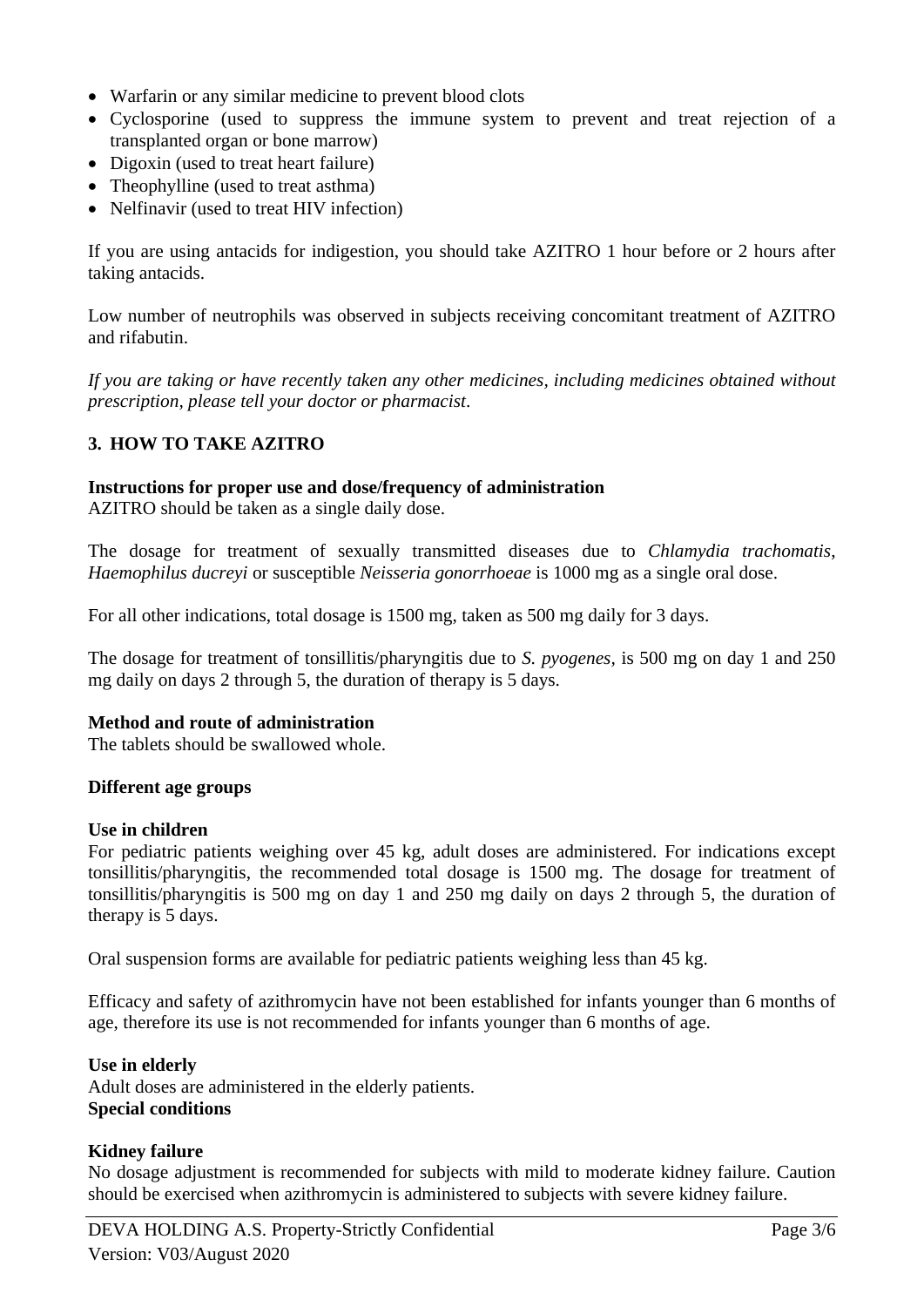## **Liver failure**

Same doses may be administered to patients with mild to moderate liver failure as is with normal liver function.

It should not be used in case of severe liver failure.

*If you have the impression that the effect of AZITRO is too strong or too weak, talk to your doctor or pharmacist.*

## **If you take more AZITRO than you should**

If you take too many AZITRO tablets you may feel unwell. In such a case, tell your doctor or contact nearest hospital emergency department immediately. Take the remaining medicine with you.

*If you think you have taken more AZITRO than you should, consult your doctor or pharmacist.*

## **If you forget to take AZITRO**

If you forget to take AZITRO, take it as soon as you can. Take your next dose at the right time. *Do not take a double dose to make up for a forgotten dose.* 

## **If you stop taking AZITRO**

If you stop taking AZITRO too soon, the infection may return.

Take AZITRO for the full time of treatment recommended by your doctor, even when you begin to feel better. Do not stop using AZITRO without consulting your doctor.

If you have any further questions about the use of this product, ask your doctor or pharmacist for advice.

# **4. POSSIBLE SIDE EFFECTS**

Like all medicines, AZITRO may cause side effects in people sensitive to the ingredients.

**Tell your doctor immediately** if you experience any of the following symptoms after taking this medicine. Although they are very rare, the symptoms can be severe.

- Irregular heartbeat, shortness of breath, dizziness or feeling faint while using AZITRO
- Sudden wheezing
- Difficulty breathing,
- Swelling of eyelids,
- Swelling of face or lips,
- Rash or itching (especially affecting the whole body).

The most common side effects that occur when taking AZITRO are listed below. These may go away during treatment as your body adjusts to the medicine. Tell your doctor if any of these side effects continue to bother you.

Side effects are classified in the following frequencies:

| Very common | : affects at least 1 in 10 patients            |
|-------------|------------------------------------------------|
| Common      | : affects 1 to 10 patients in 100              |
| Uncommon    | : affects 1 to 10 patients in 1000             |
| Rare        | : affects 1 to 10 patients in 10.000           |
| Very rare   | : affects less than 1 patient in 10,000        |
| Unknown     | : cannot be estimated from the available data. |
|             |                                                |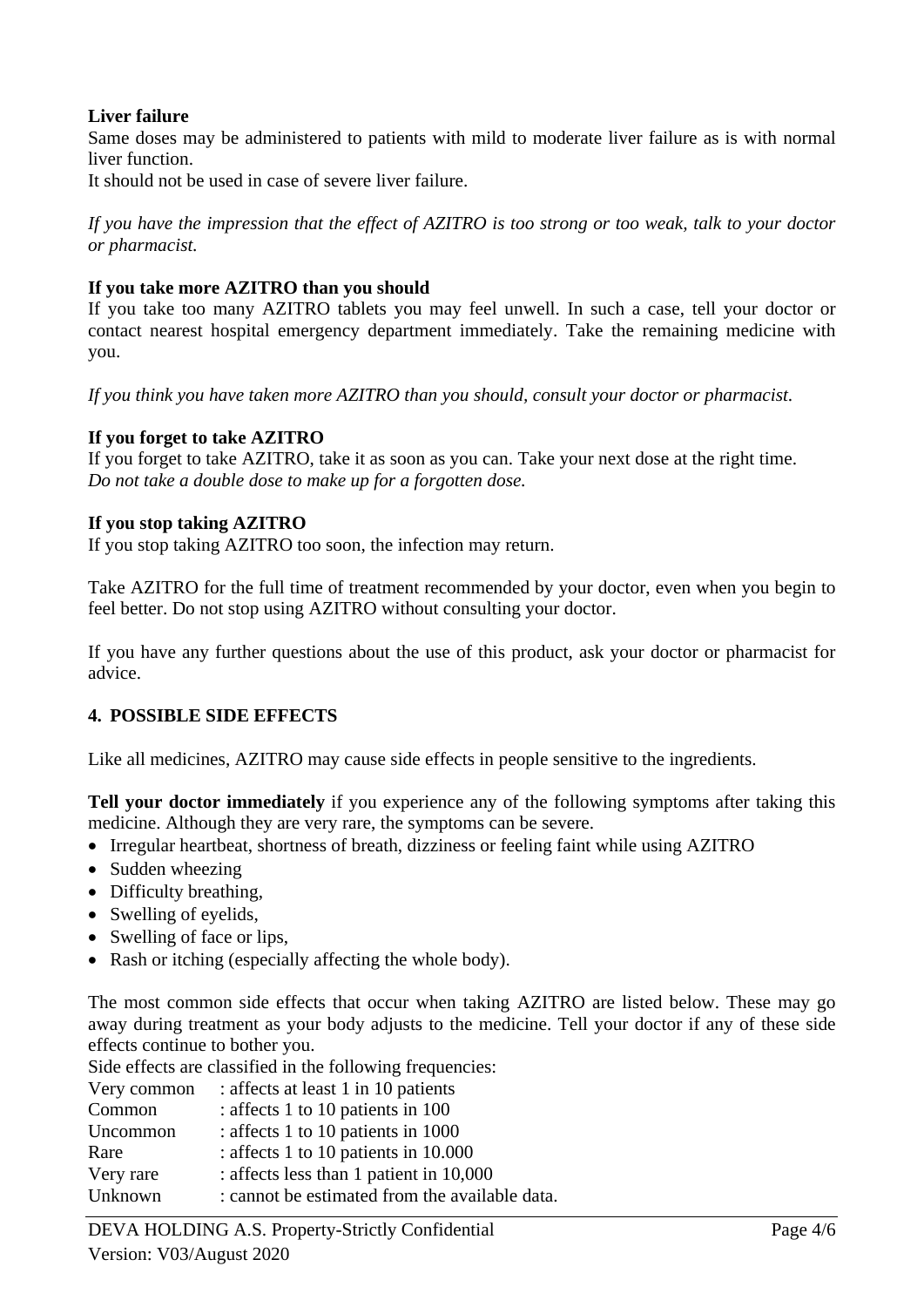# **Very common:**

- Diarrhea
- Stomach cramps
- Feeling sick
- Flatulence

## **Common:**

- Headache, drowsiness
- Pins and needles or numbness
- Taste disturbance, loss of appetite
- Visual disturbances, deafness
- Being sick, indigestion
- Rash, itching
- Joint pain
- Low number of lymphocytes (type of white blood cells), higher number of eosinophils (type of white blood cell) counts
- Low blood bicarbonate
- Tiredness

# **Uncommon:**

- Yeast infections of the mouth and vagina (thrush)
- Low number of leukocytes (type of white blood cells) and low number of neutrophils (type of white blood cells)
- Allergic reactions various severity
- Widespread skin rash and blistering of the skin
- Severe skin reactions due to exposure to light or sunlight
- Hives
- Feeling nervous
- Reduced sense of touch
- Sleepiness
- Sleeplessness
- Poor hearing or ringing in the ears (irreversible)
- Irregular heartbeat
- Constination
- Inflammation of the liver
- Chest pain
- General loss of strength
- Swelling
- General discomfort
- Abnormal laboratory test values (e.g. blood or liver tests)
- Vomiting associated with abdominal pain (which may be bloody)

# **Rare:**

- Agitation
- Dizziness (vertigo)
- Abnormal liver functions

# **Other side effects in post-marketing experience**